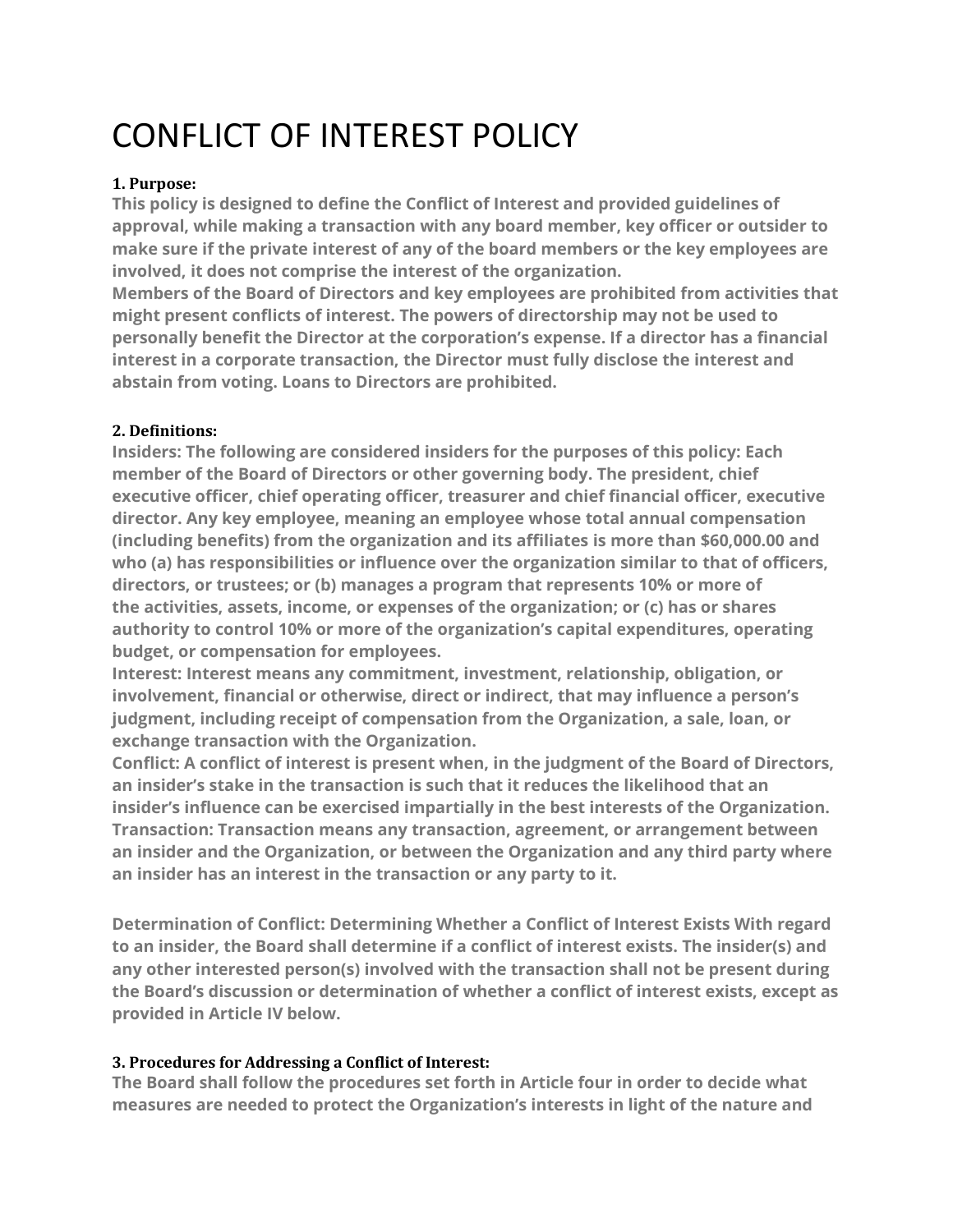**seriousness of the conflict, to decide whether to enter into the transaction and, if so, to ensure that the terms of the transaction are appropriate.**

### **4. Review by the Board:**

**The Board may ask questions of and receive presentation(s) from the insider(s) and any other interested person(s), but shall deliberate and vote on the transaction in their absence. The Board shall ascertain that all material facts regarding the transaction and the insider's conflict of interest have been disclosed to the Board and shall compile appropriate data, such as comparability studies, to determine fair market value for the transaction. After exercising due diligence, which may include investigating alternatives that present no conflict, the Board shall determine whether the transaction is in the Organization's best interest, for its own benefit, and whether it is fair and reasonable to the Organization; the majority of disinterested members of the Board then in office may approve the transaction.**

## **5. Records of Proceedings:**

**The minutes of any meeting of the Board pursuant to this policy shall contain the name of each insider who disclosed or was otherwise determined to have an interest in a transaction; the nature of the interest and whether it was determined to constitute a conflict of interest; any alternative transactions considered; the members of the Board who were present during the deliberations on the transaction, those who voted on it, and to what extent interested persons were excluded from the deliberations; any comparability data or other information obtained and relied upon by the Board and how the information was obtained; and the result of the vote, including, if applicable, the terms of the transaction that was approved and the date it was approved. 6. Annual Disclosure and Compliance Statements Each director:**

**Each corporate officer, the top management official, the top financial official, and each key employee of the Organization, shall annually sign a statement on the form attached, that affirms that the person has received a copy of this conflict of interest policy, has read and understood the policy, and has agreed to comply with the policy; and discloses the person's financial interests and family relationships that could give rise to conflicts of interest.**

# **7. Violations:**

**If the Board has reasonable cause to believe that an insider of the Organization has failed to disclose actual or possible conflicts of interest, including those arising from a transaction with a related interested person, it shall inform such insider of the basis for this belief and afford the insider an opportunity to explain the alleged failure to disclose. If, after hearing the insider's response and making further investigation as warranted by the circumstances, the Board determines that the insider has failed to disclose an actual or possible conflict of interest, the Board shall take appropriate disciplinary and corrective action.**

#### **8. Annual Reviews:**

**To ensure that the Organization operates in a manner consistent with its status as an organization exempt from federal income tax, the Board shall authorize and oversee an**